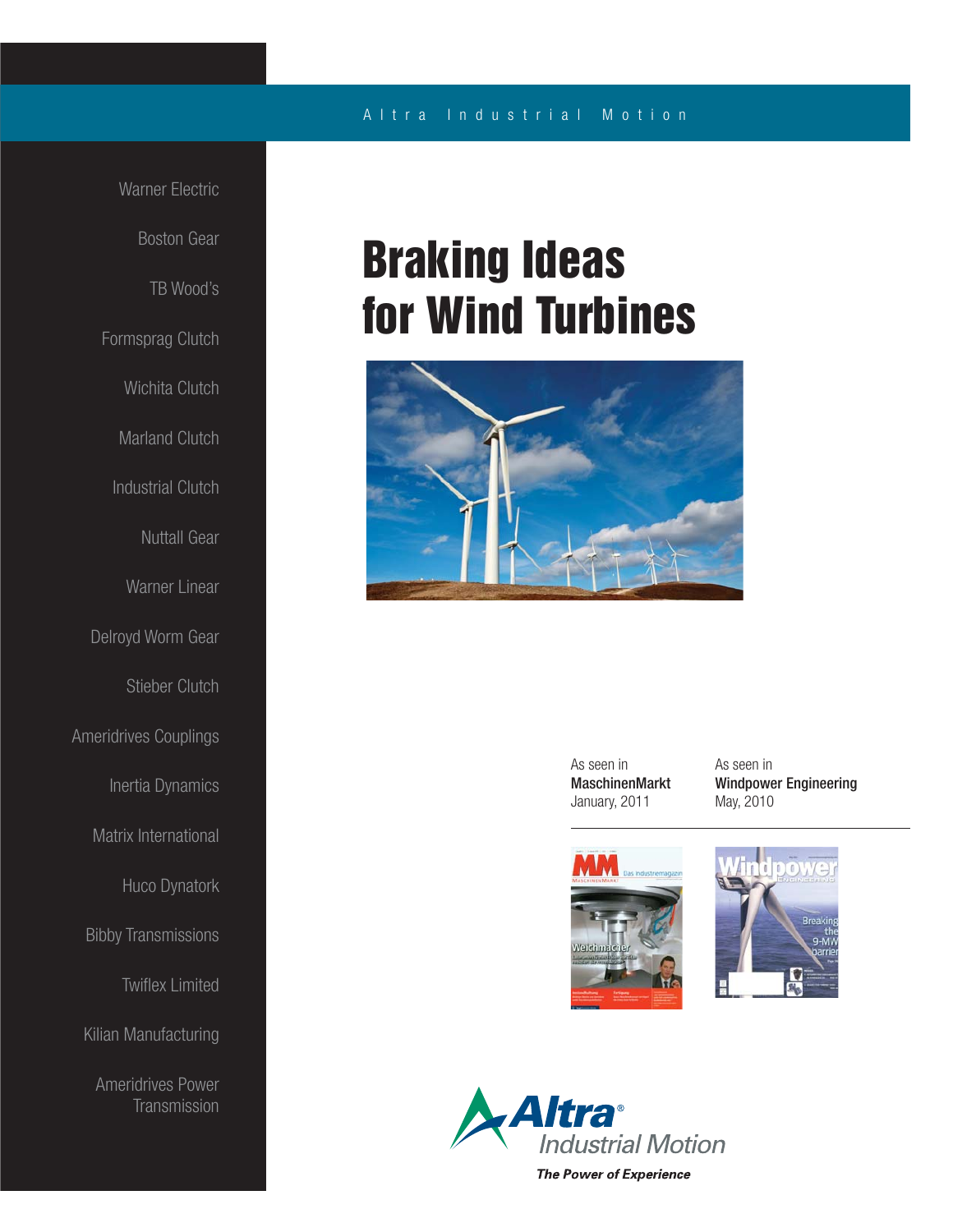# **Braking Ideas for Wind Turbines**

Brakes for wind turbines call for higher cycle rates, higher loads, greater reliability and often in more compact packages than those on conventional factory equipment.



Slowing and halting an 80-m wind-turbine rotor involves converting its kinetic energy into heat. The same mechanical transfer occurs, for

wind turbine under maximum wind conditions with those of a 40-ton mining truck. Imagine driving a fully loaded truck down a steep gradient of 25% (1:4) at 85 mph when a road sign warns of a cliff a quarter mile ahead. The engineering required for effective braking in both cases is much the same. Braking for the wind turbine is, in fact, more demanding. Consider that unlike vehicles, wind turbines:

- Have no drivers, so braking must be automatically controlled.
- Use brakes that must operate unmanned for extended periods.
- Must achieve high standards of reliability with extended service periods.
- Must operate under extreme conditions as in desert or arctic regions.
- Can be sited offshore in salt atmospheres, high humidity, and temperature extremes. Brakes must withstand all these harsh conditions.
- Are located high above ground and sea level, making access difficult for maintenance.

#### **Main rotor braking systems**

Rotor brakes control overspeed, and provide parking and emergency braking. These brakes can be mounted on the rotor or low-speed shaft, on the generator (high-speed shaft), and in some cases on both shafts.

 Low speed shaft braking is relatively straightforward in that a large disc brake, with a large friction lining area, is easy to accommodate. Unfortunately, installation here requires high braking torque. Generally speaking, the most cost-effective position is on the high-speed shaft between the gearbox and the generator. The high increase ratios of windturbine gearboxes produce a large reduction in output torque. In many cases, a serious criteria regarding brake selection is choosing a friction liner area of sufficient size to ensure adequate heat dissipation during emergency stops.

 The energy which must be dissipated is the same wherever the brake is placed meaning the total lining area must be the same. It also means the brake-pad area must be sufficient to control the temperature rise.



Rotor brakes from Twiflex, Ltd., come assembled, **provide high levels of reliability, easy electronic monitoring and maintenance, and are available with organic or metallic linings. Models are offered in a range of braking forces from 100 N to 1 MN. Rotor-brake models include the GMR (15 to 35 kN), the VCS (20 to 60 kN), and the VKSD (50 to 119 kN). VCS and VKSD brakes are**  available as both standard and floating models. **Floating, single-sided brakes are mounted on sliding bushings to save space on the installation.**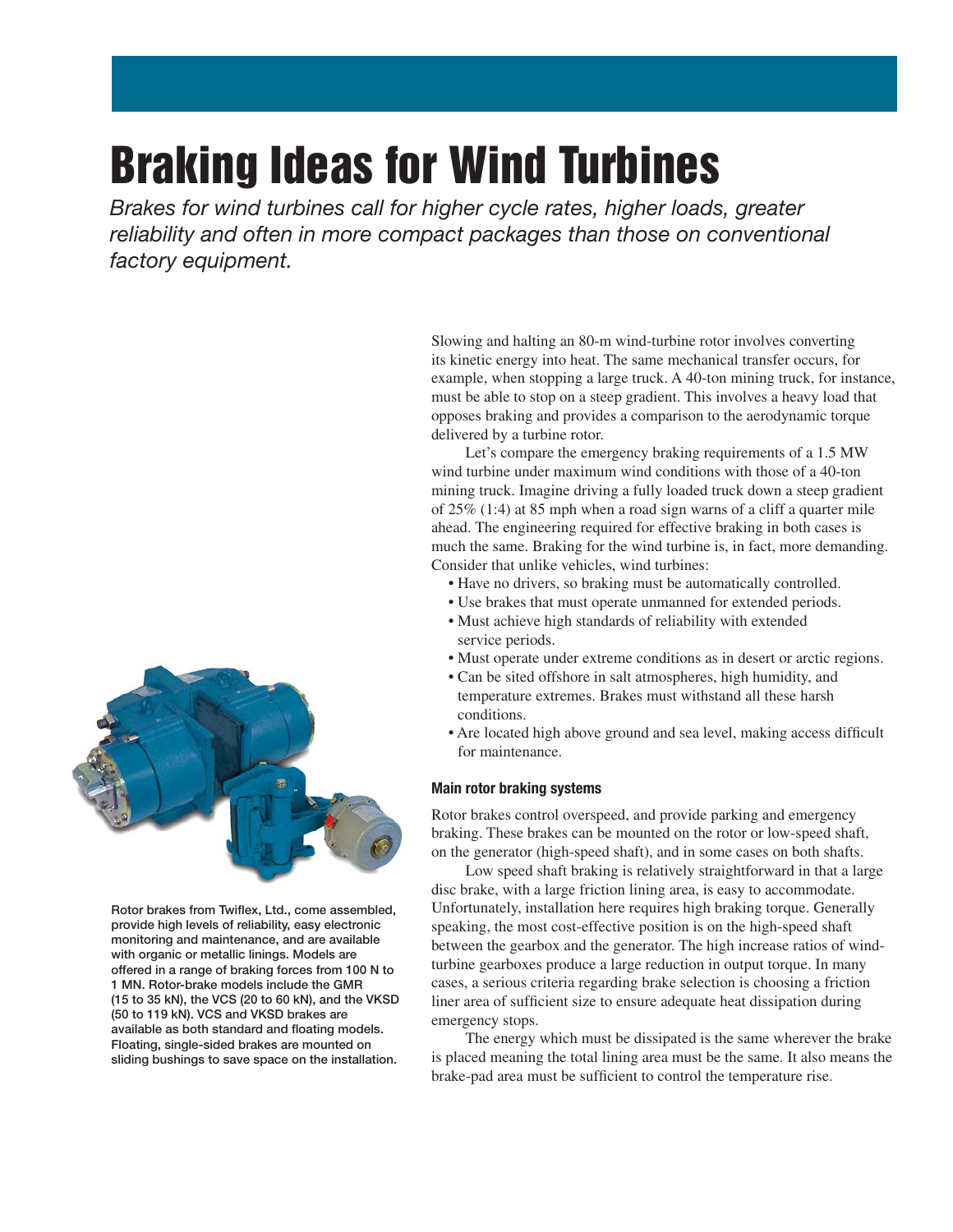

These requirements are more difficult to meet on the highspeed shaft because speed and space will be limiting factors with regard to the maximum disc diameter and brake selections. Nevertheless, high-speed shaft braking has been used on many turbines rated up to 750 kW, although as the industry develops higher capacity turbines, the trend is leaning towards rotor-shaft braking.

 A further consideration regarding brake position is the possibility of gear tooth damage. If brakes are installed on the gearbox output shaft and the turbine is stationary, gusts are likely to cause the rotor to transmit a rocking motion within the backlash of the input and output gears. Without forced lubrication between the mating teeth this effect could ultimately result in fretting and expensive gear damage.

#### **Determining braking torque for rotor brakes**

The braking torque level for rotor brakes is a crucial consideration that must be calculated during initial stages of a brake design. The maximum permissible braking torque on the rotor shaft is usually imposed by the blades, or their anchorage to the gearbox input shaft. On the other hand, high-speed shaft braking is usually related to the maximum permissible gear-tooth loading.

 A minimum level of braking torque also exists, below which the variable nature of the frictional forces under different operating conditions could place the turbine rotors at risk.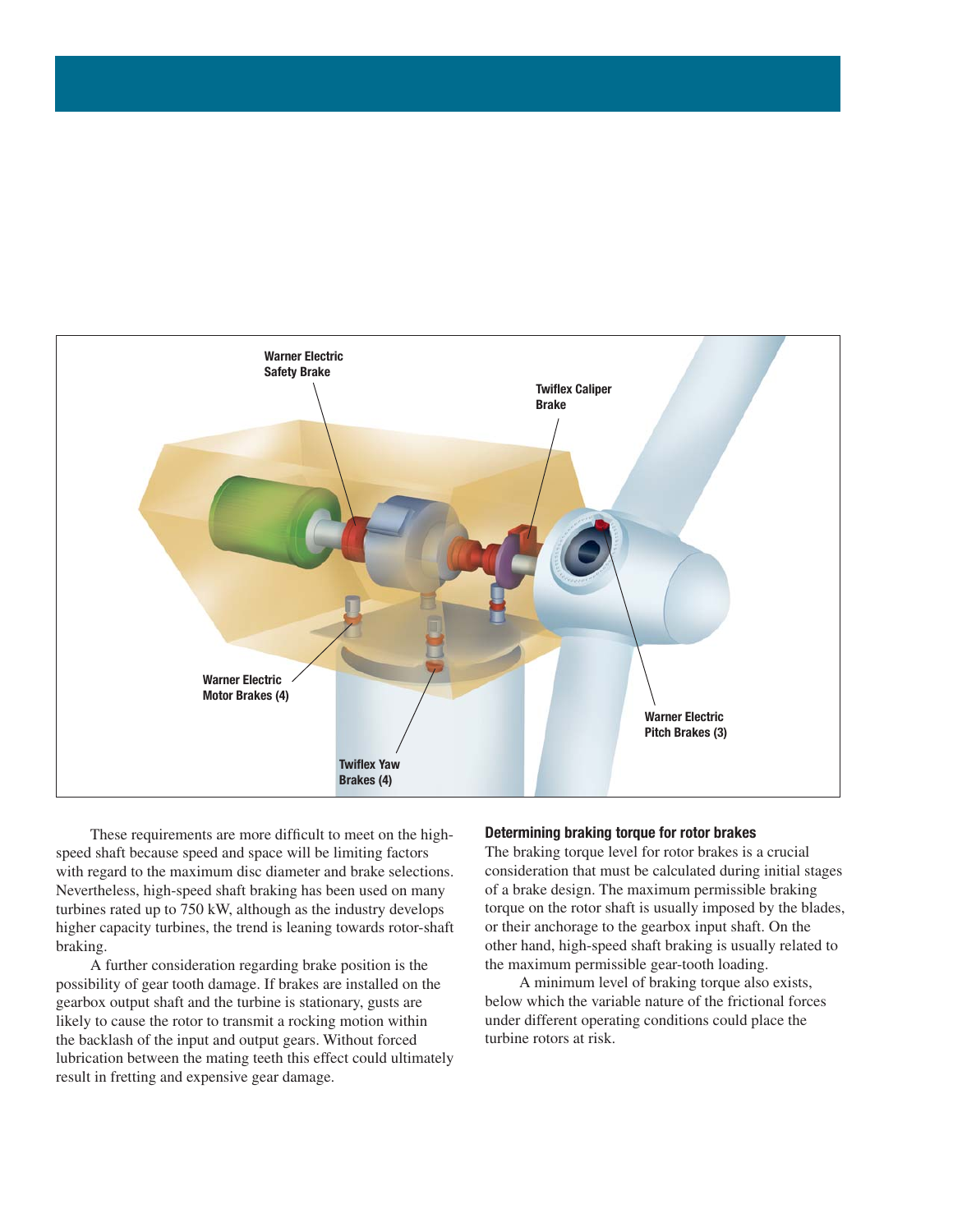



 It is therefore important to allow an adequate window of safety, or service factor, to ensure that the brakes will always operate effectively and under all climatic conditions. To achieve an adequate service factor it is helpful to consider how braking performance can vary with the same predetermined level of braking torque. For example, suppose a 500-kW turbine has:

| Rotor Inertia:      | 163,000 kgm2 |
|---------------------|--------------|
| Aerodynamic torque: | 100,000 Nm   |
| Rated rotor speed:  | 50 rpm       |

 If the brake is applied during an emergency at 20% over-speed, the rise in disc temperature and stopping time will vary depending on the chosen service factors.

 Maximum brake path temperatures (Fig. 1) show how these change using different service factors relative to a comfortably accepted factor of 2.00, that is

 $2.0 = Th/TL$ where

 $Tb =$  brake torque and  $TL =$  load torque.

In this case, the calculated braking torque is 200,000 Nm.

 It can be seen that 3TL gives the minimum temperature rise and, although this is true for all values of inertia, speed, and load torque, it is to a certain extent dependent on the thermal properties of the disc.

 Notice also that temperature rise and stopping time vary by only small amounts when the service factors are changed from 1.5TL to 3TL. In fact in the case of temperature the rise is only 6%.

 This is certainly not the case when applying service factors of 1.5TL to 1.05TL. In fact, both stopping time and temperature rise increase rapidly.

Although precise figures for this steep increase will vary with the actual inertias, speeds, and aerodynamic torques, it is clearly and potentially hazardous to design a brake within this region.

 Other factors, apart from the composition of the liner material, affect the achievable friction level. A summary includes:

- Bedding and conditioning of the liners
- Dirt on the braking surfaces
- Condensation
- Oil on the braking surfaces
- Rubbing speed and pressure
- Disc temperature
- Disc surface finish and hardness
- Wear debris on liner surfaces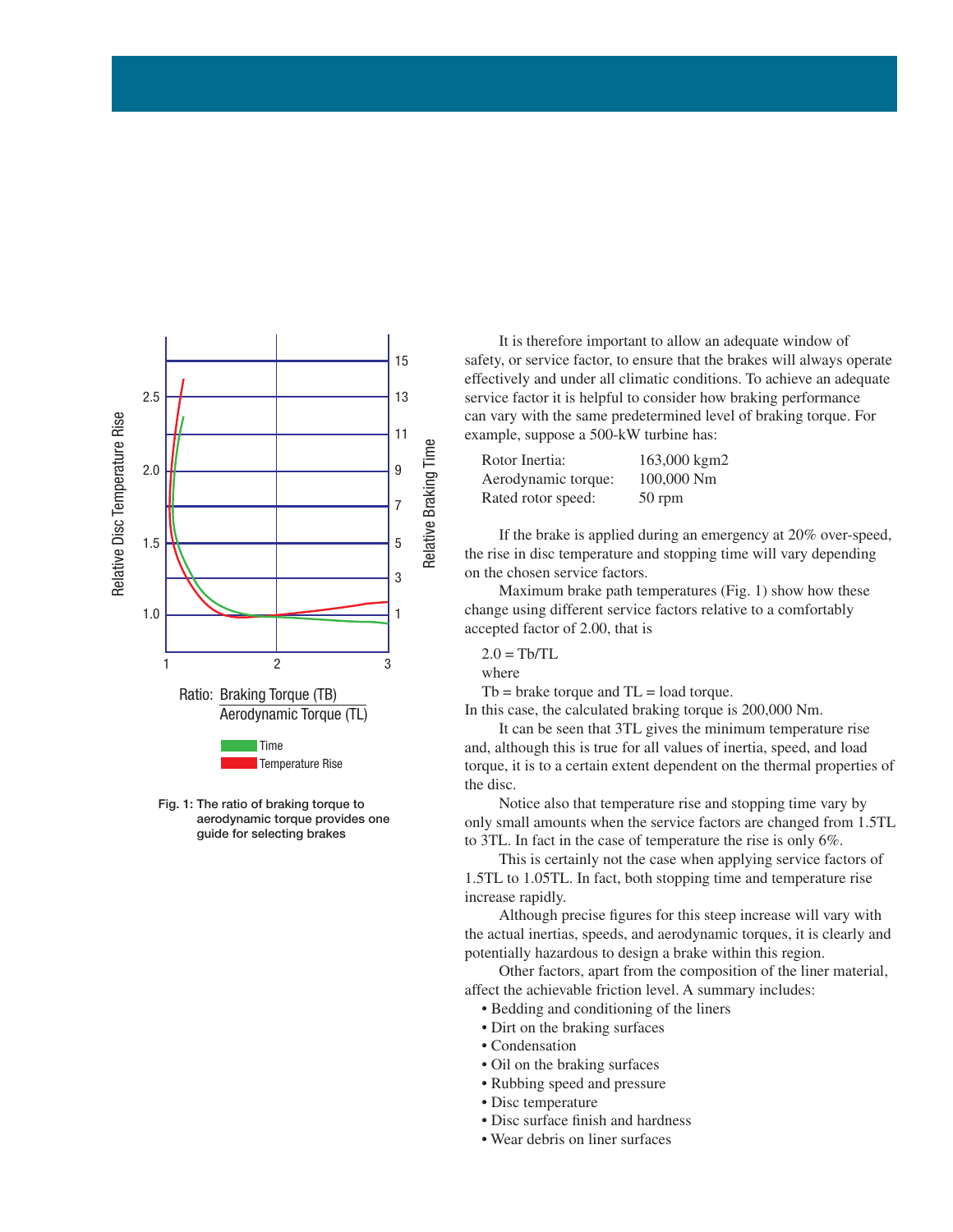Because wind turbines operate unmanned, it is not possible to monitor all of these conditions. Consequently an allowance must be made when calculating a safe torque level.

 Experience shows that molded brake-pad materials can lose 50% of their friction, even under apparently good conditions. This fact suggests that a ratio of Tb/TL +2 should be regarded as a minimum.

Criteria for required braking torque can be summarized as:

- Minimum torque rating Tb/TL = 2.0
- Adequate pad area
- Acceptable rubbing speed
- Liner material compatible with maximum disc temperature

 "Almost all wind turbine rotor brakes are of the fail-to-safe design, being spring-applied and hydraulically released,"says Jon Cooksley, Sales and Marketing Director at Twiflex, Ltd., UK, "They incorporate powerful springs which directly, or through an independently mounted thruster, apply force to press each brake liner against a disc. The brakes are released by compressing the springs with high pressure hydraulic oil supplied from a power pack".

#### **Brakes for yaw control**

Yaw brakes provide an effective means of smoothly controlling a wind turbine nacelle as it rotates "up wind" or yaws. They are usually installed as drag brakes and operate by controlling back pressure, which in turn controls the degree of spring force and therefore braking torques.

 Under normal operational conditions, a horizontal axis wind turbine can be stopped by moving the blades out of the wind. However, the mechanism that controls this action usually relies on electricity and would be inoperative in the event of a power failure. While it is possible to design a control system to operate without electrical power, it would be cost-prohibitive. Also, adequate response time could present a serious problem when an emergency stop is required under high wind velocities. Without electrical load to restrain free acceleration yaw controls may not be fast enough to prevent dangerous over-speeding under gusty conditions. A braking system must also be 100% reliable because should power fail during high winds, brakes become the last line of defense in preventing a catastrophe.

 An anemometer signals a change in wind direction which energizes the motor driving the gear ring on the yawing system.



**A full array of caliper solutions is available**  from Twiflex, Ltd. to meet yaw-braking **requirements of any size wind turbine. All brake models are reliable, hydraulically activated, and direct applied. Models T20 and T40 with up to 40 kN braking force, featuring two-bolt side mounting, are intended for light to medium-duty applications. Model VCH with 60 kN, featuring four-bolt center mounting, works well in medium sized turbines. Model VKH with 118 kN, base mounted caliper is designed for larger, heavy-duty turbine applications.**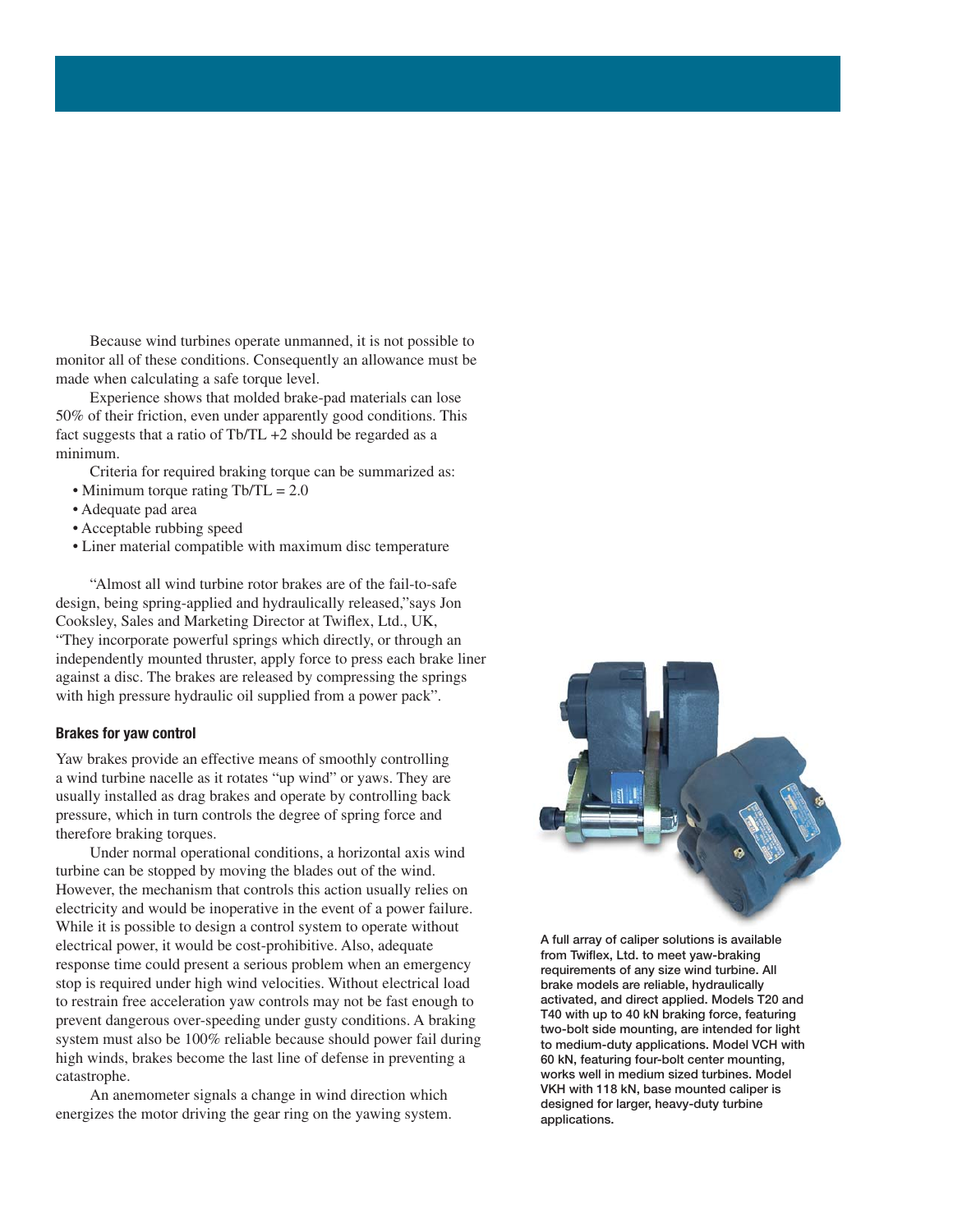

**The new design of the Warner Electric ERS68 for wind turbine pitch drive applications provides superior emergency stopping power and improved protection from harsh environmental conditions for long service life.**

The motor is de-energized by a further signal when the yaw mechanism reaches the optimum "up wind" position and the nacelle stops.

 Typically, there are four to eight yaw motors per turbine. The brakes usually mount to the back end of the drive motors and are commonly positioned on the underside of the yaw gear ring. "Varying wind strengths cause varying motor loading and therefore determine the accuracy of the nacelle stop relative to the change in wind direction" said Edouard Haffner, Engineer at Warner Electric, France. "Motor load can be effectively controlled regardless of wind strength by installing a permanently applied, electromechanically released brake on the gear-ring face and varying its drag from the signal actuated by the rise or fall in motor current."

 This ensures accurate nacelle positioning and best operating efficiency. The design eliminates potential damage from erratic movement with the gear backlash and the brake is an effective clamp to lock the mechanism in position.

 Wind-turbine engineers agree that a mechanical disc brake is the best solution in terms of reliability, simplicity of manufacture, ease of servicing and initial cost. Disc brakes are renowned for their excellent performance in hostile environments which is why they are used in cranes, heavy vehicles, and other safety-critical applications. Another reason is that a disc brake requires little physical space relative to the braking force it provides.

 Depending on turret size and therefore the required clamping torque, caliper brakes may be used in multiples of 2 to 24. Turret brakes typically provide a combined clamping (holding) force ranging from 50 kN to 500 kN.

#### **Blade pitch control braking considerations**

Large horizontal axis wind turbines "pitch" or angle their rotor blades for best efficiency. The rotor blades are also pitched or feathered to minimize rotation in high winds and for turbine maintenance. "Pitch drives can be driven electrically or hydraulically," says Warner Electric Sales Manager-OEM Tim Heikkinen. "Electric is most common, which lends itself to a cleaner, more compact design. In addition, the electric drive is more accurate and can be easily programmed to meet a variety of application variables. In either case, a power-off holding brake built into the drive serves as an added safety feature, as well as for dynamic braking in emergency pitch conditions."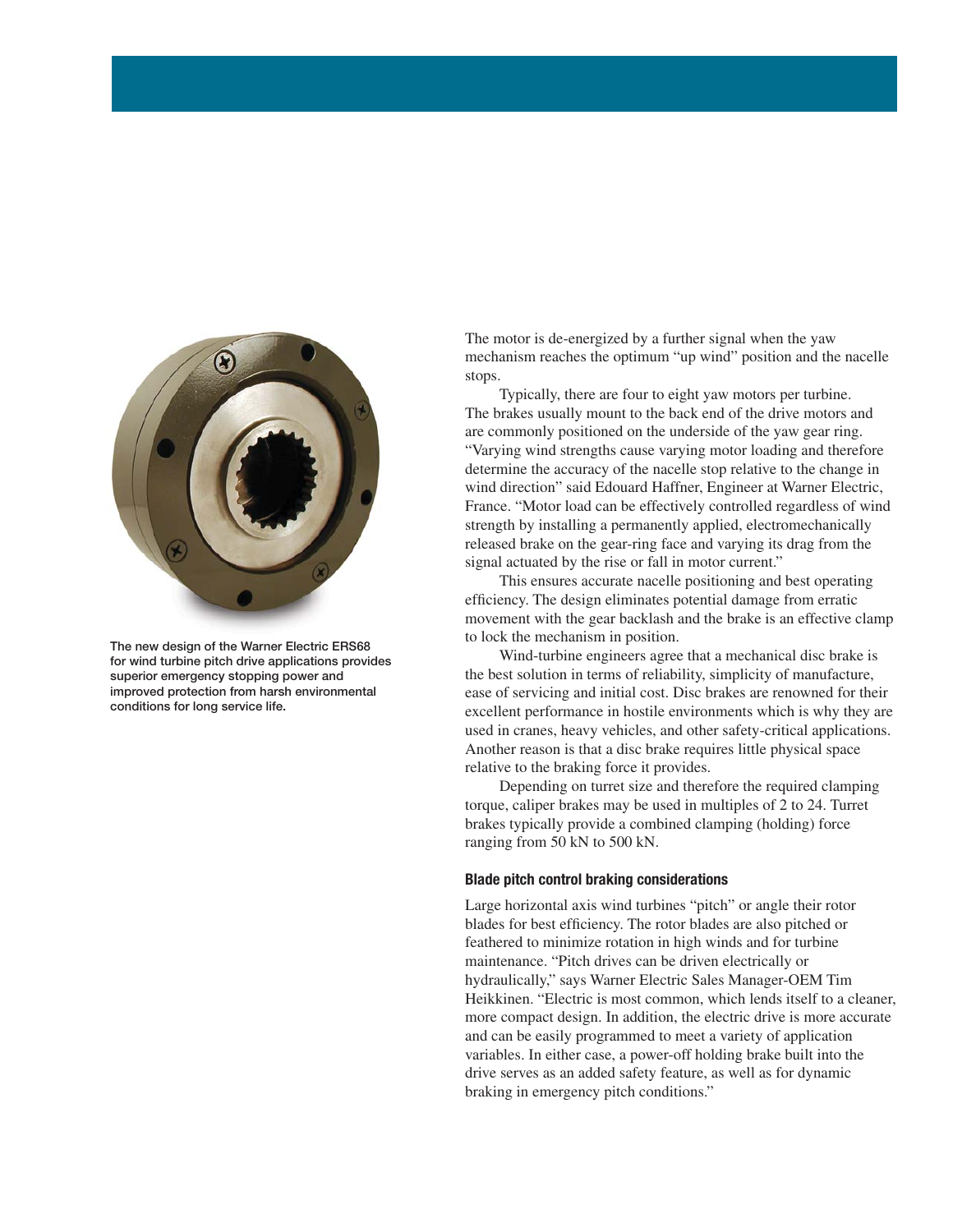The general layout of an electric pitch drive includes: an electric motor, (ac, dc, or servo), a position sensor (encoder or resolver), and a power-off holding brake. Control logic releases the brake, drives the motor, senses the position, stops the pitch operation, and engages the brake to hold the blades in a predetermined position. The motor drives a large ring gear integral to each blade, typically with a gear ratio in the 1,000:1 range. The pitch drive must be a compact package because there is limited space to mount the assembly in the turbine's nose cone.

 When selecting a brake for the pitch drive, allowance must be made for sufficient torque in a compact package. Typically, the brake must not be larger in diameter than the motor and position sensor, and must not add excessive length to the drive system.

 Design life must also be factored in to component selection. A large-scale turbine can have an effective design life of twenty years, so individual components and packaged systems must meet or exceed this standard. The brake has to withstand a minimum of full speed dynamic stops, (up to 3,000 rpm, at 135+Nm) to be considered for incorporation into the package.

 The number of estimated emergency pitch stops in a 20-year life is generally defined between 500 and 1,000. Due to the large inertia these stops can create, thermal dissipation and peak energy input criteria must be accounted for. A properly designed disc and caliper brake can meet torque and thermal specifications. However this style of brake tends to be quite large in diameter and can be difficult to mount in a limited space. A flange mounted electrically-released/ spring-engaged standard motor brake can meet the space requirement, but normally falls short in the torque and thermal specifications. More robust brakes have been designed to meet the higher standards needed in this type of application.

 Warner Electric has developed a series of high-torque, electrically released, spring engaged, static holding brakes which can withstand the severe conditions in the pitch drive of large turbines. This brake series, from Warner Electric, is typically smaller in diameter than the motor assembly and adds minimal length to the overall package. For example,

the Model ERS-68 brake, rated at 135 Nm, is 6.5-in. diameter and only slightly over 2-in. long. "This brake is rated for 15,000 to 30,000 dynamic stops, depending on coil and voltage required, far exceeding the typical design life criteria of 500 to 1,000 stops," says Warner Electric Engineer Rich Silvestrini. An additional benefit from an electric brake is its short reaction time, 0.20 sec or less, making it a superior choice for wind pitch drive systems. The reliable design of this brake style, easily dissipates the heat generated far and above that required by the normal duty cycle.